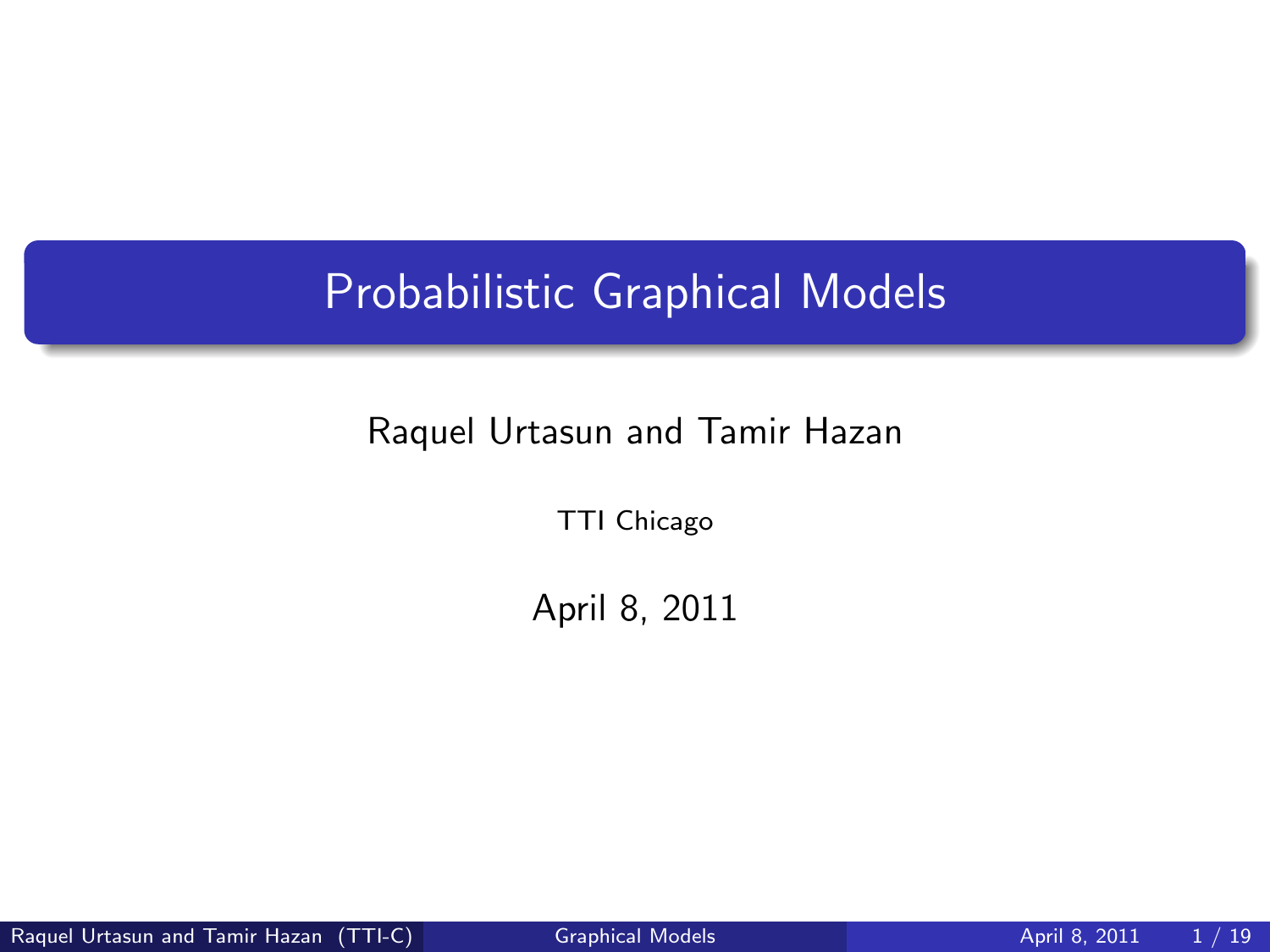# Factor Graphs

- $\bullet$  H does not reveal the structure of the Gibbs parameterization: maximum cliques vs subsets of them.
- Example: For a complete graph, we could have one factor per edge or a single clique potential for the whole graph
- Factor graphs can distinguish these cases.
- A factor graph is an undirected graph containing variables nodes and factor nodes. There are only edges between the variable nodes and the factor nodes. Each factor node is associated with a single factor, which scope is the set of variables that are neighbors in the graph.



• What's the Gibbs distribution?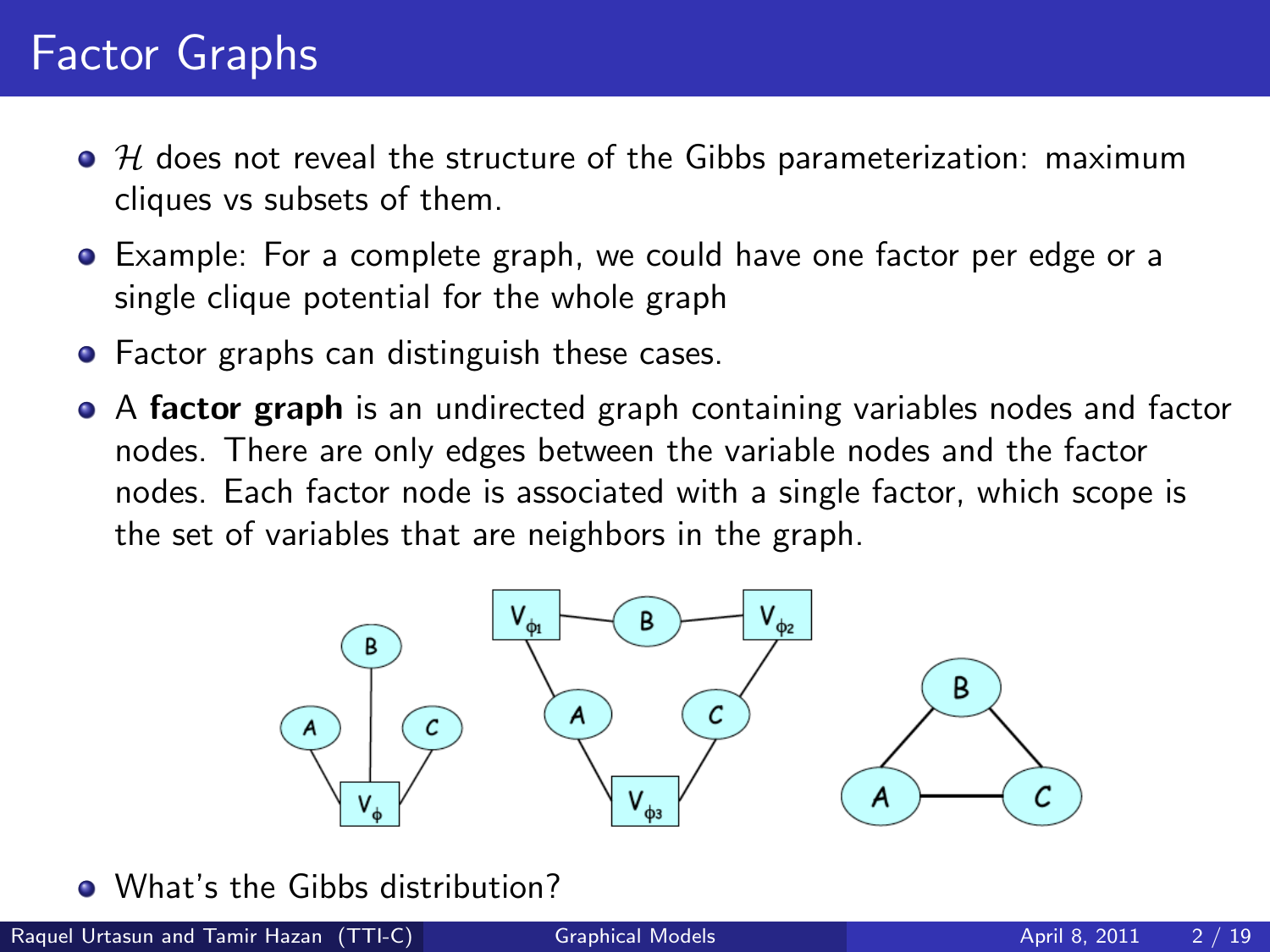#### Example: segmentation

- The graph has only node potentials  $\phi_i(X_i)$  and pairwise potentials  $\phi_{i,j}(X_i,X_j)$
- Grids are particularly popular, e.g., pixels in an image with 4-connectivity



• What's the factor graph?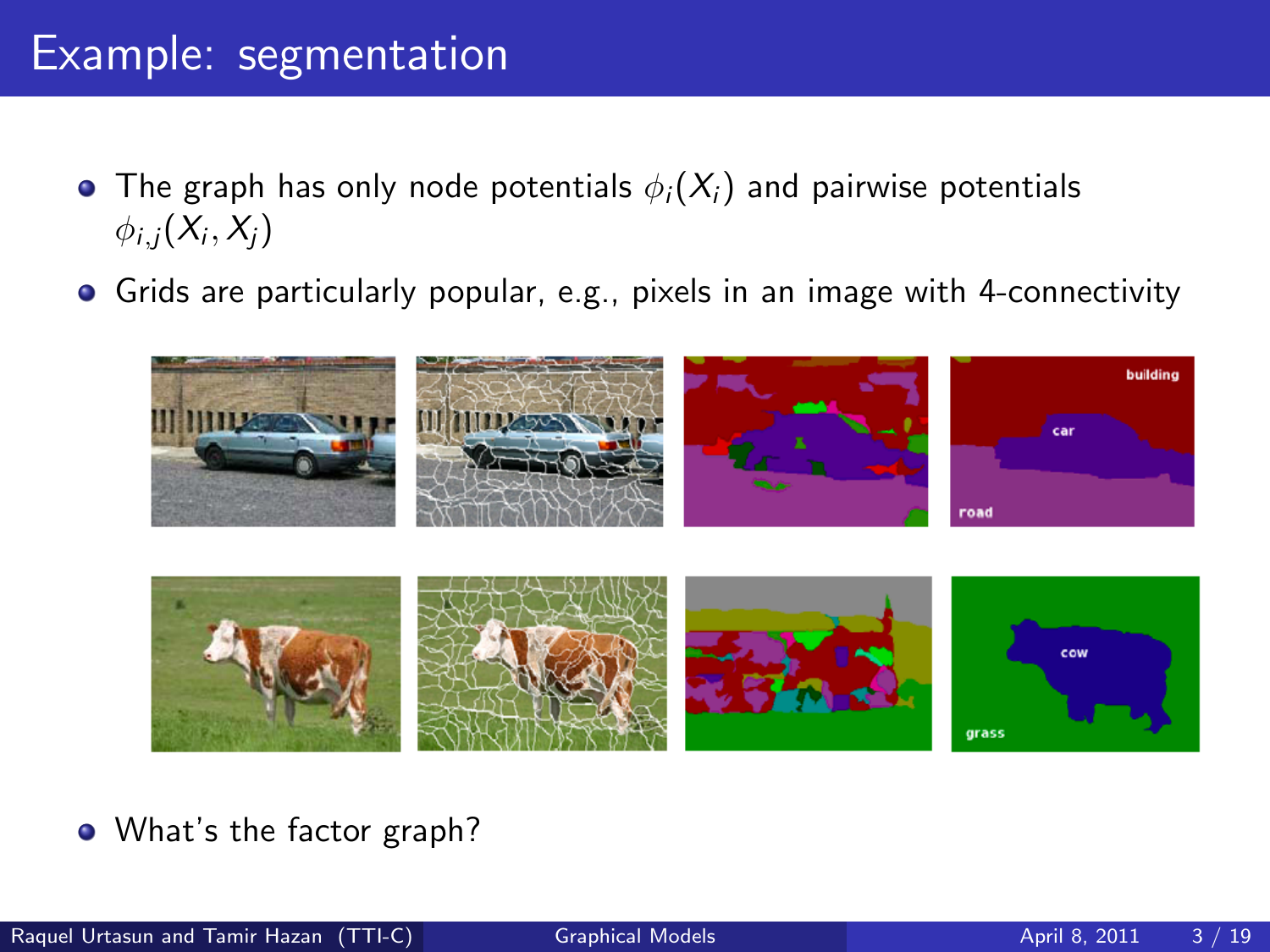- If is common to work in terms of energies: negative logs of the factors
- Where small energy means more probable

$$
p(X_1,\cdots,X_n)=\frac{1}{Z}\exp\left[-\sum_{i=1}^m\epsilon_i(\mathbf{D}_i)\right]
$$

where  $\epsilon(D) = -\ln \phi(D)$  is called an energy function

- **It is called** *log-linear model* as the exponent is a linear function.
- Any Markov network parameterized using positive factors can be converted to this representation.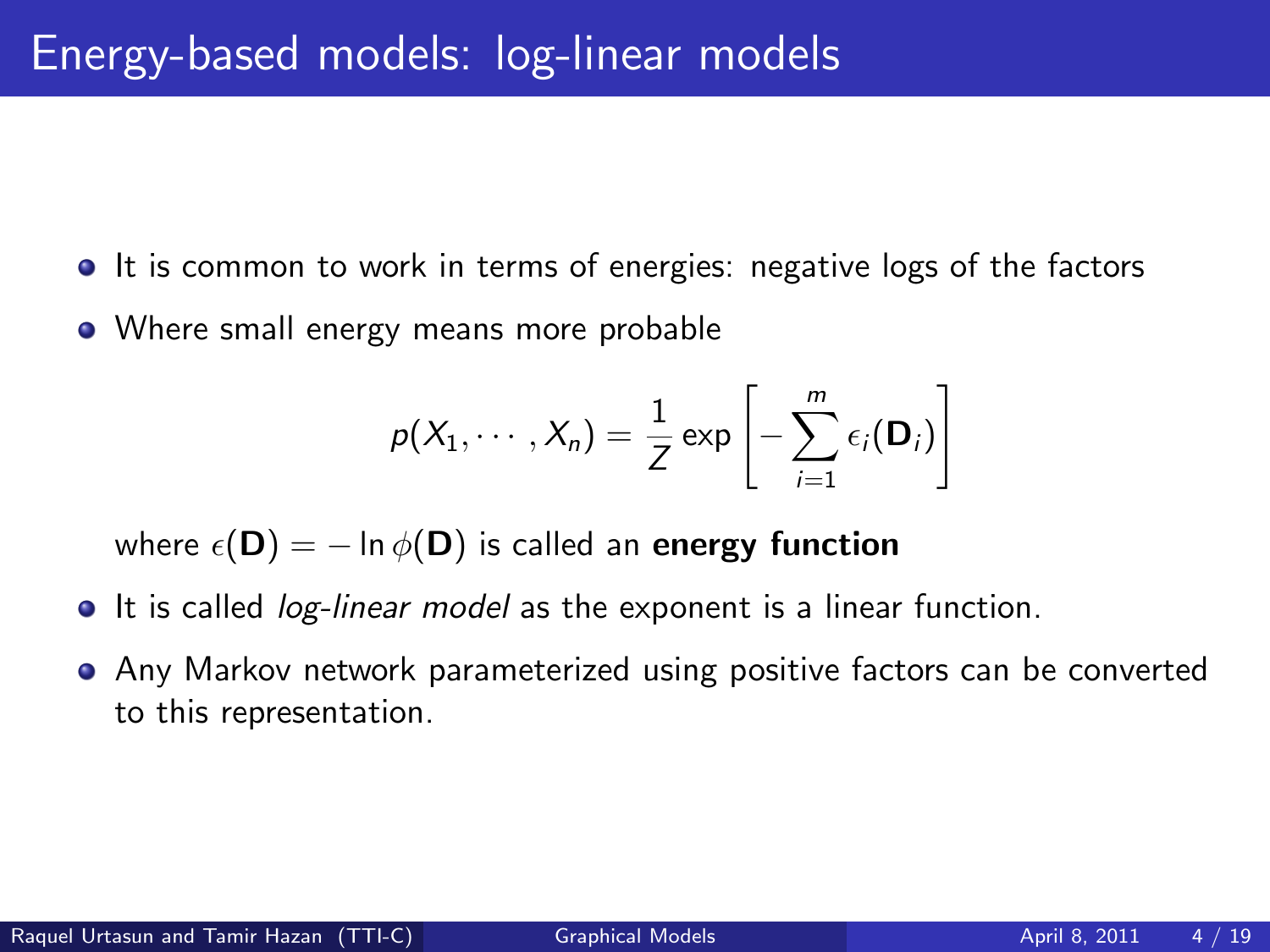**•** Factor domain:



• Log domain:  $\epsilon(\mathbf{D}) = -\ln \phi(\mathbf{D})$ . We see preference of D and A to have the same value.

$$
\begin{array}{ccccccccc}\n\epsilon_1[A,B] & \epsilon_2[B,C] & \epsilon_3[C,D] & \epsilon_4[D,A] \\
a^0 & b^0 & -3.4 & b^0 & c^0 & -4.61 & c^0 & d^0 & 0 & d^0 & a^0 & -4.61 \\
a^0 & b^1 & -1.61 & b^0 & c^1 & 0 & c^0 & d^1 & -4.61 & d^0 & a^1 & 0 \\
a^1 & b^0 & 0 & b^1 & c^0 & 0 & c^1 & d^0 & -4.61 & d^1 & a^0 & 0 \\
a^1 & b^1 & -2.3 & b^1 & c^1 & -4.61 & c^1 & d^1 & 0 & d^1 & a^1 & -4.61\n\end{array}
$$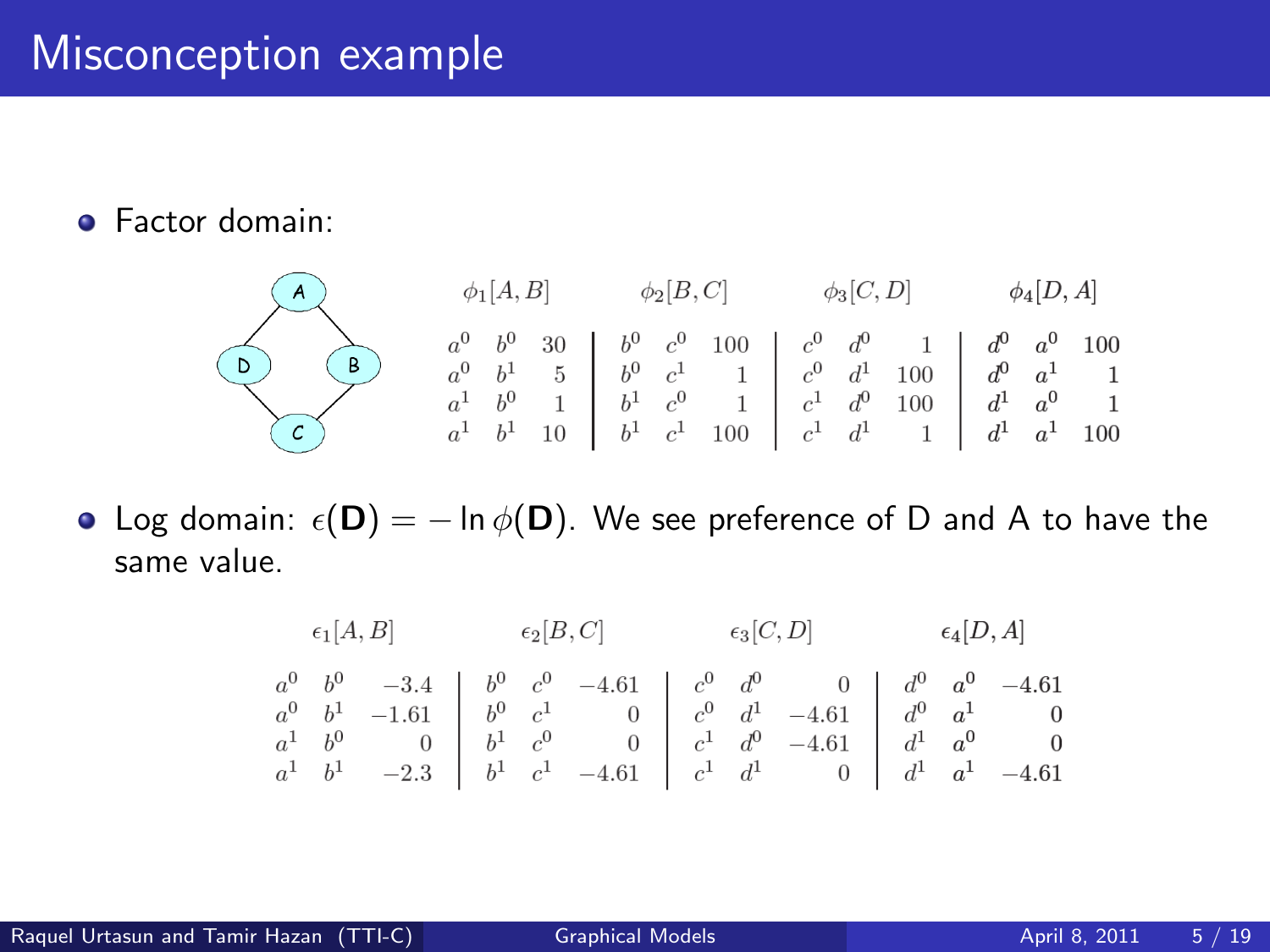# Notion of feature

• Let **D** be a subset of variables. We define a **feature**  $f(D)$  to be an indicator function for some event defined in  $D$ , f takes value 1 for some values  $y \in \text{Val}(\mathbf{D})$ , and 0 otherwise.

$$
\begin{array}{cccc}\n\epsilon_1[A,B] & \epsilon_2[B,C] & \epsilon_3[C,D] & \epsilon_4[D,A] \\
a^0 & b^0 & -3.4 & b^0 & c^0 & -4.61 & c^0 & d^0 & 0 & d^0 & a^0 & -4.61 \\
a^0 & b^1 & -1.61 & b^0 & c^1 & 0 & c^0 & d^1 & -4.61 & d^0 & a^1 & 0 \\
a^1 & b^0 & 0 & b^1 & c^0 & 0 & c^1 & d^0 & -4.61 & d^1 & a^0 & 0 \\
a^1 & b^1 & -2.3 & b^1 & c^1 & -4.61 & c^1 & d^1 & 0 & d^1 & a^1 & -4.61 \\
\epsilon(C,D) = \begin{cases}\n-4.61 & \text{if } C \neq D \\
0 & \text{otherwise}\n\end{cases}\n\end{array}
$$

- This can be represented with a feature  $f(C, D)$  which takes value 1 when  $C \neq D$ .
- The energy is a constant multiply by  $f(C, D)$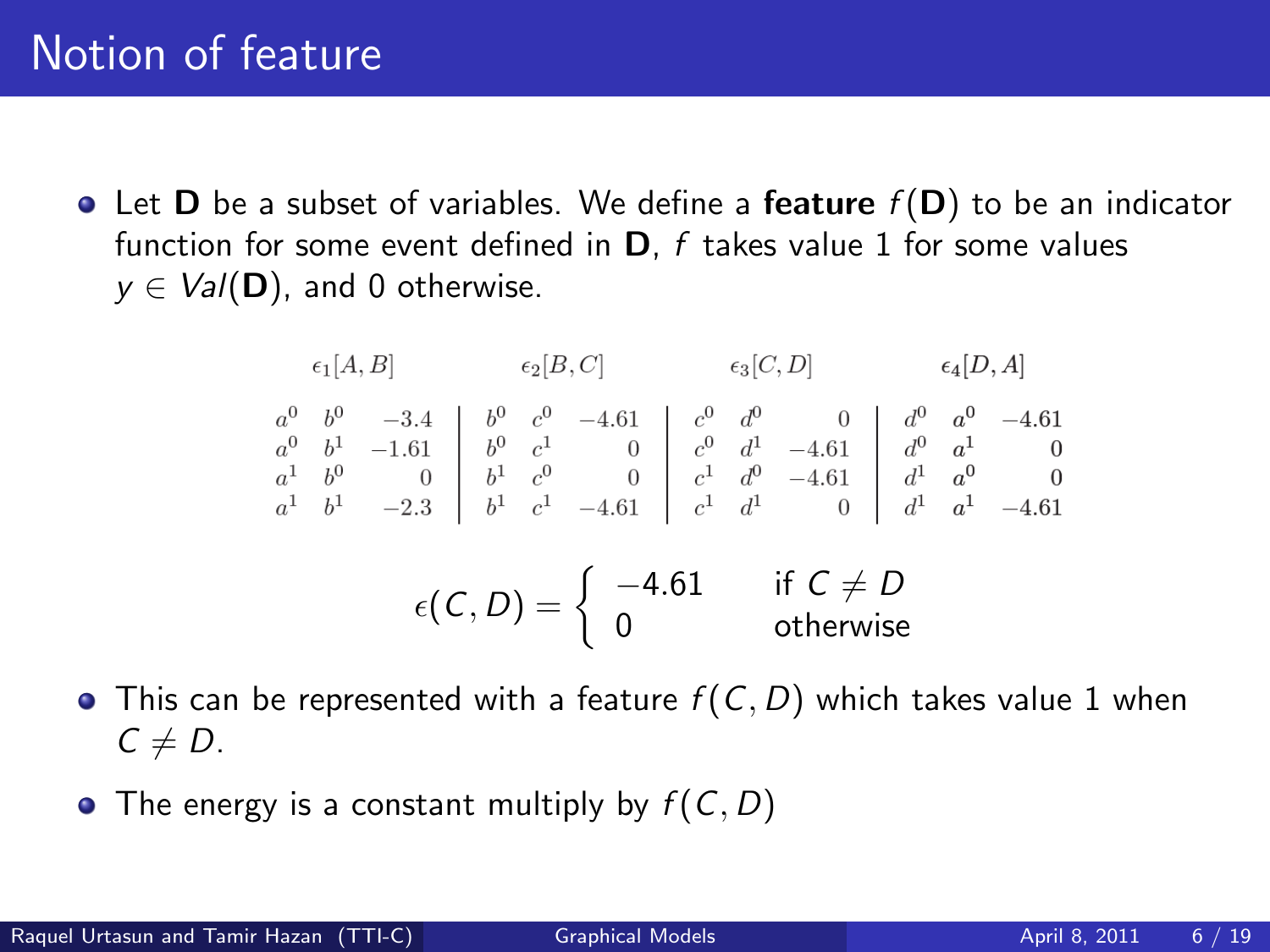A distribution P is a log linear model over a Markov network  $\mathcal H$  if it is associated with:

- a set of features  $\mathsf{\Phi} = \{f_1(\mathsf{D}_1), \cdots, f_m(\mathsf{D}_m)\}$ , where each  $\mathsf{D}_i$  is a complete subgraph in  $H$ .
- A set of weights  $w_1, \dots, w_m$  such that

$$
p(X_1,\cdots,X_n)=\frac{1}{Z}\exp\left[-\sum_{i=1}^m w_i f_i(\mathbf{D}_i)\right]
$$

- **Importantly, we can have several features over the same scope.**
- This representation is more compact for many distributions, especially with variables with large domains.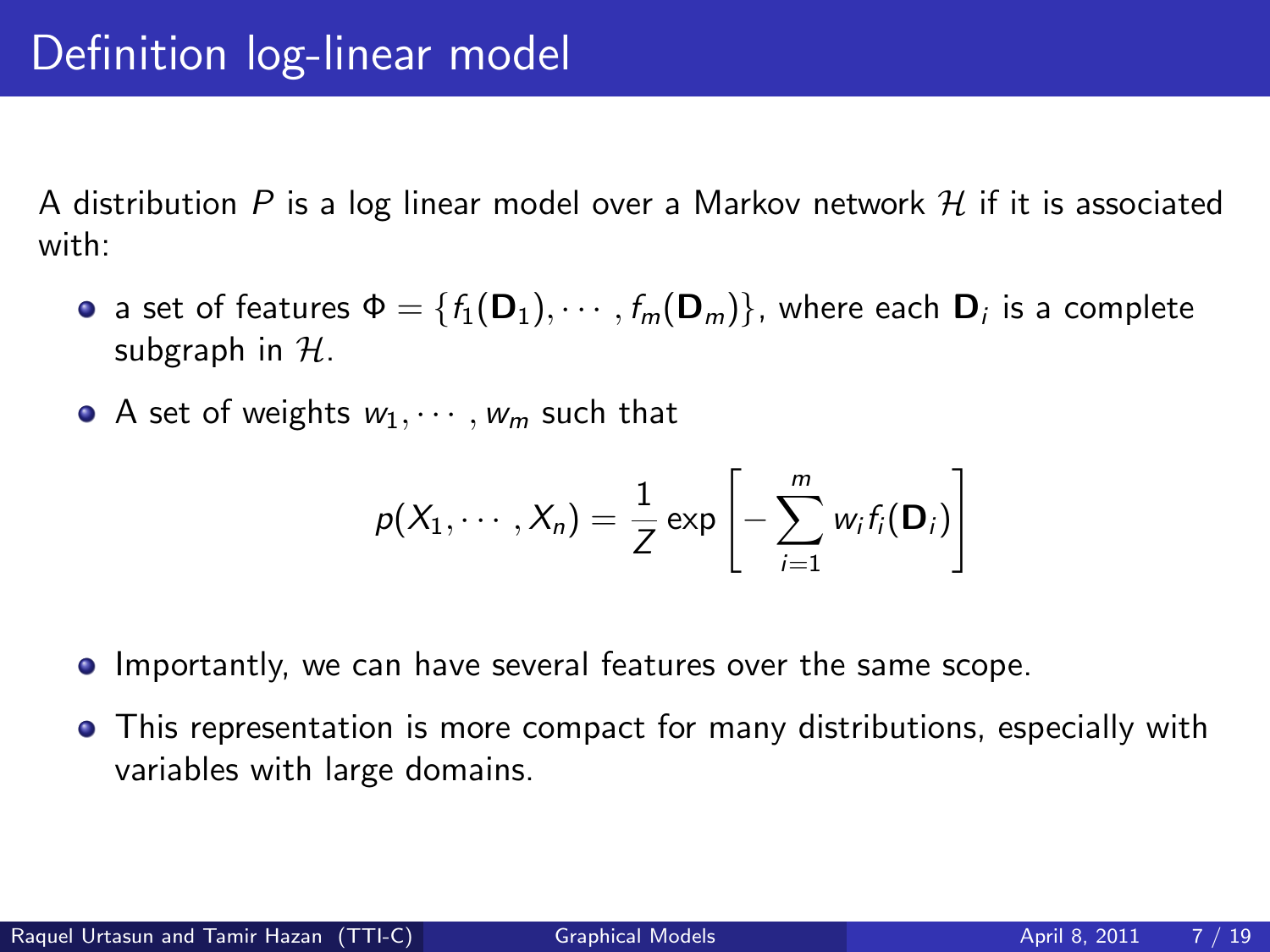# Example: Ising model

- Captures the energy of a set of interacting atoms.
- **•** Each atom  $X_i \in \{-1, +1\}$ , whose value is the direction of the atom spin.
- The energy of the edges is symmetric and makes a contribution when  $X_i = X_i$  (both atoms with the same spin).
- Also individual node potentials that encode the bias of the individual atoms
- The energy associated is

$$
P(x_1,\dots,x_n)=\frac{1}{Z}\exp\left(\sum_{i
$$

• The energy can be written as

$$
\epsilon(\mathbf{x}) = -\frac{1}{2}(\mathbf{x} - \boldsymbol{\mu})^T \mathbf{W}(\mathbf{x} - \boldsymbol{\mu}) + c
$$

with  $\boldsymbol{\mu} = -\mathbf{W}^{-1}\mathbf{u}$ ,  $c = \frac{1}{2}\boldsymbol{\mu}^T\mathbf{W}\boldsymbol{\mu}$ 

- Often modulated by a temperature  $p(\mathbf{x}) = \frac{1}{Z} \exp(-\epsilon(\mathbf{x})/T)$
- $\bullet$  T small makes distribution picky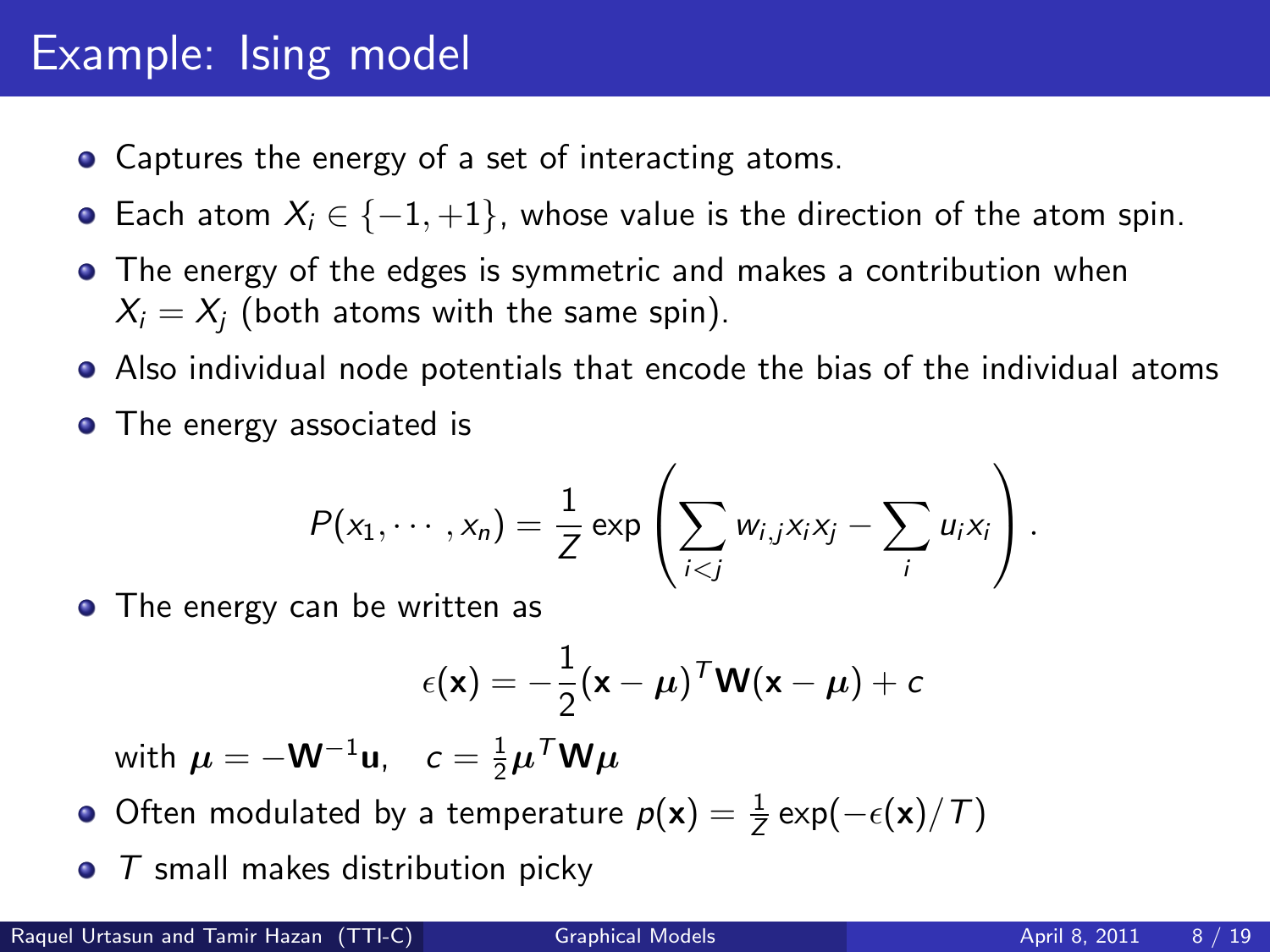• The energy associated is

$$
P(x_1,\dots,x_n)=\frac{1}{Z}\exp\left(\sum_{i
$$

- What's the factor graph?
- What are the features?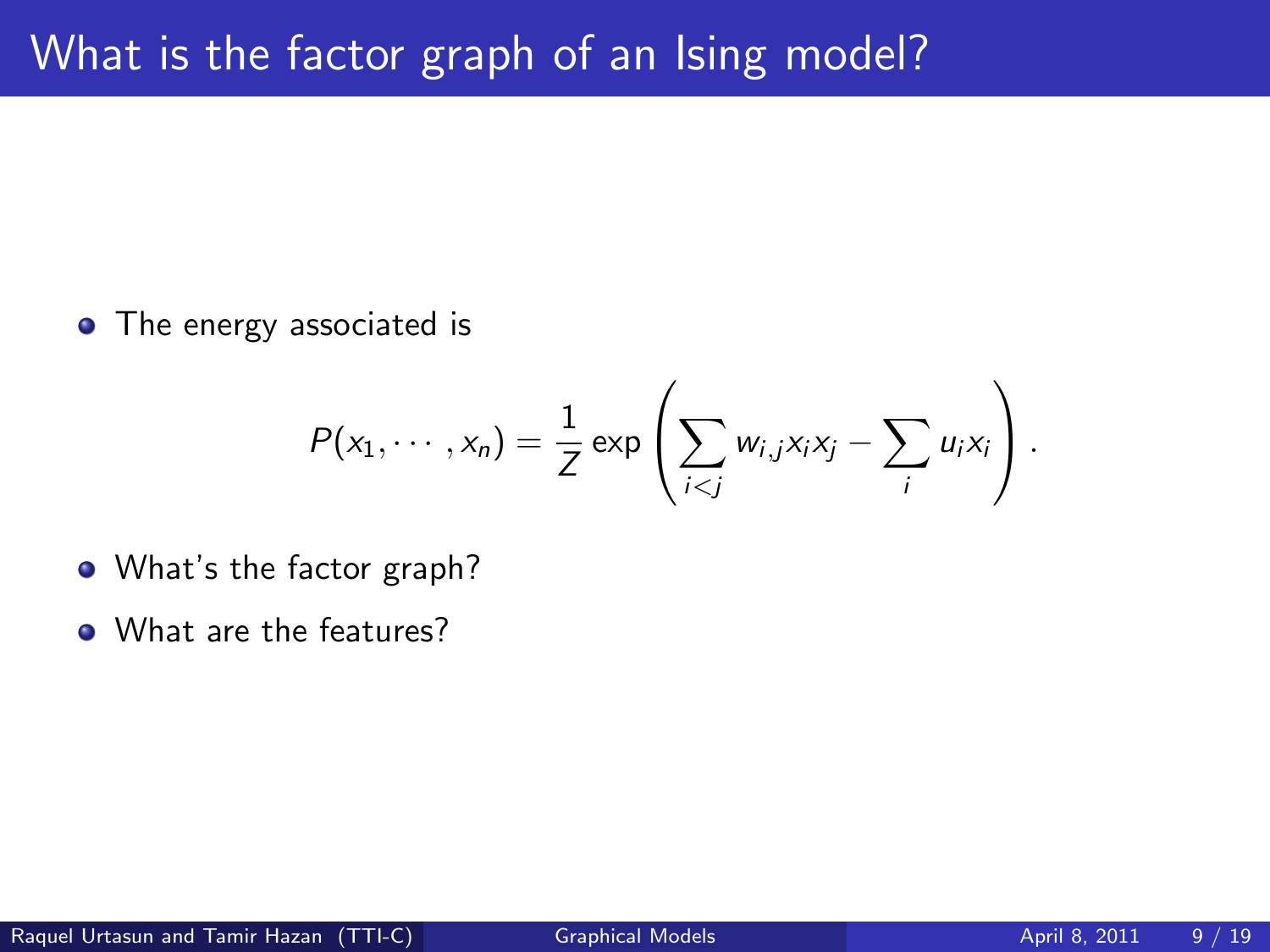#### Example: Bolzmann machine I

- Is a type of Ising model, i.e., same energy function
- $\bullet$  The nodes are taken to have values  $\{0, 1\}$ .
- The energy then reduces to

$$
\epsilon(\mathbf{x}) = \sum_i \epsilon_i(x_i) + \sum_{(i,j) \in \varepsilon} \epsilon_{i,j}(x_i, x_j)
$$

with  $\varepsilon$  the set of edges

 $\bullet$  The probability of each variable given its neighbors is sigmoid( $z$ ), with

$$
z=-\left(\sum_j w_{i,j}x_j\right)-w_i
$$

Which is the simplest model of activation of a neuron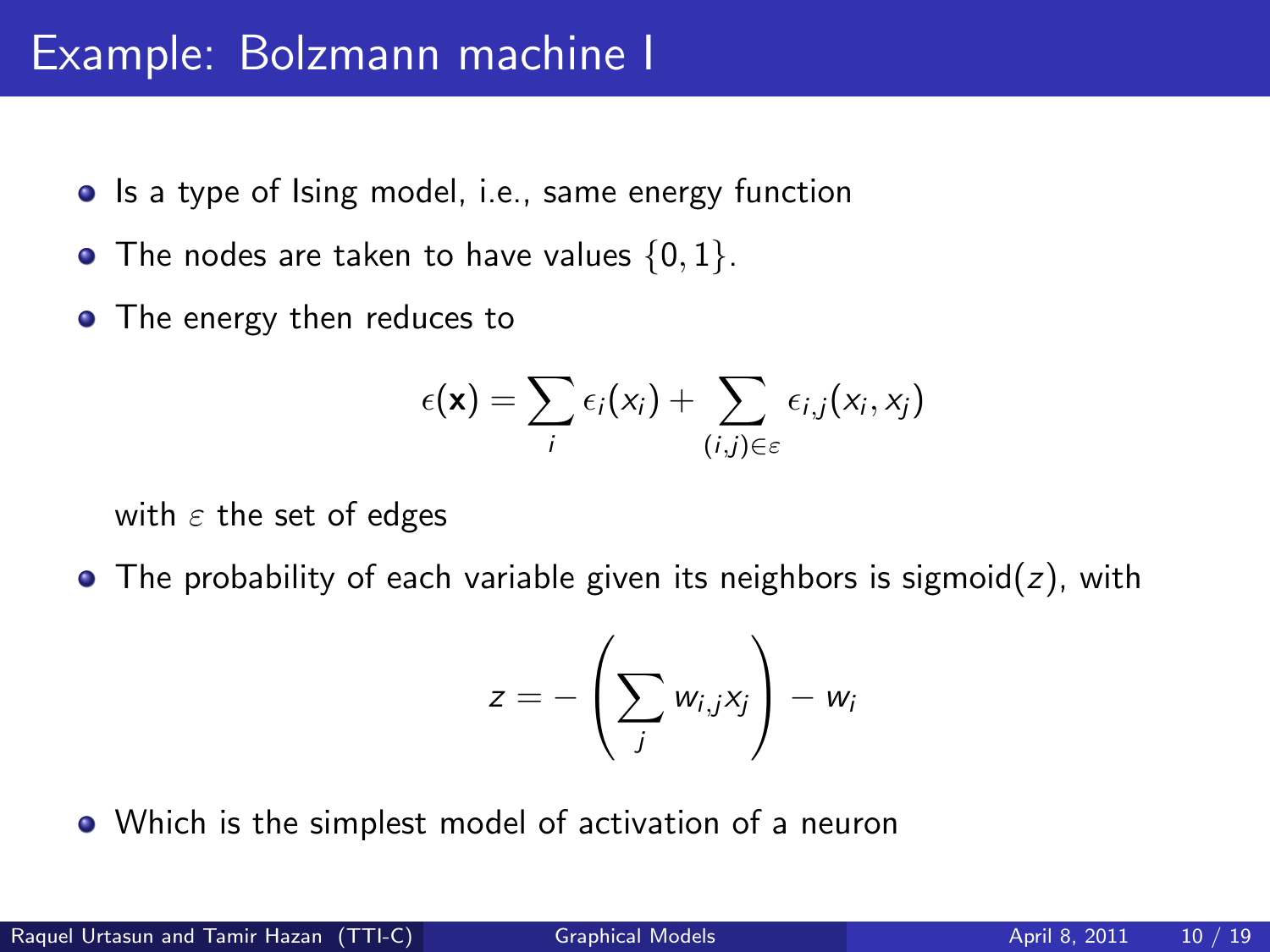Bolzmann machines are usually defined in terms of visible units and hidden units.



A restricted Bolzmann machine does not have connections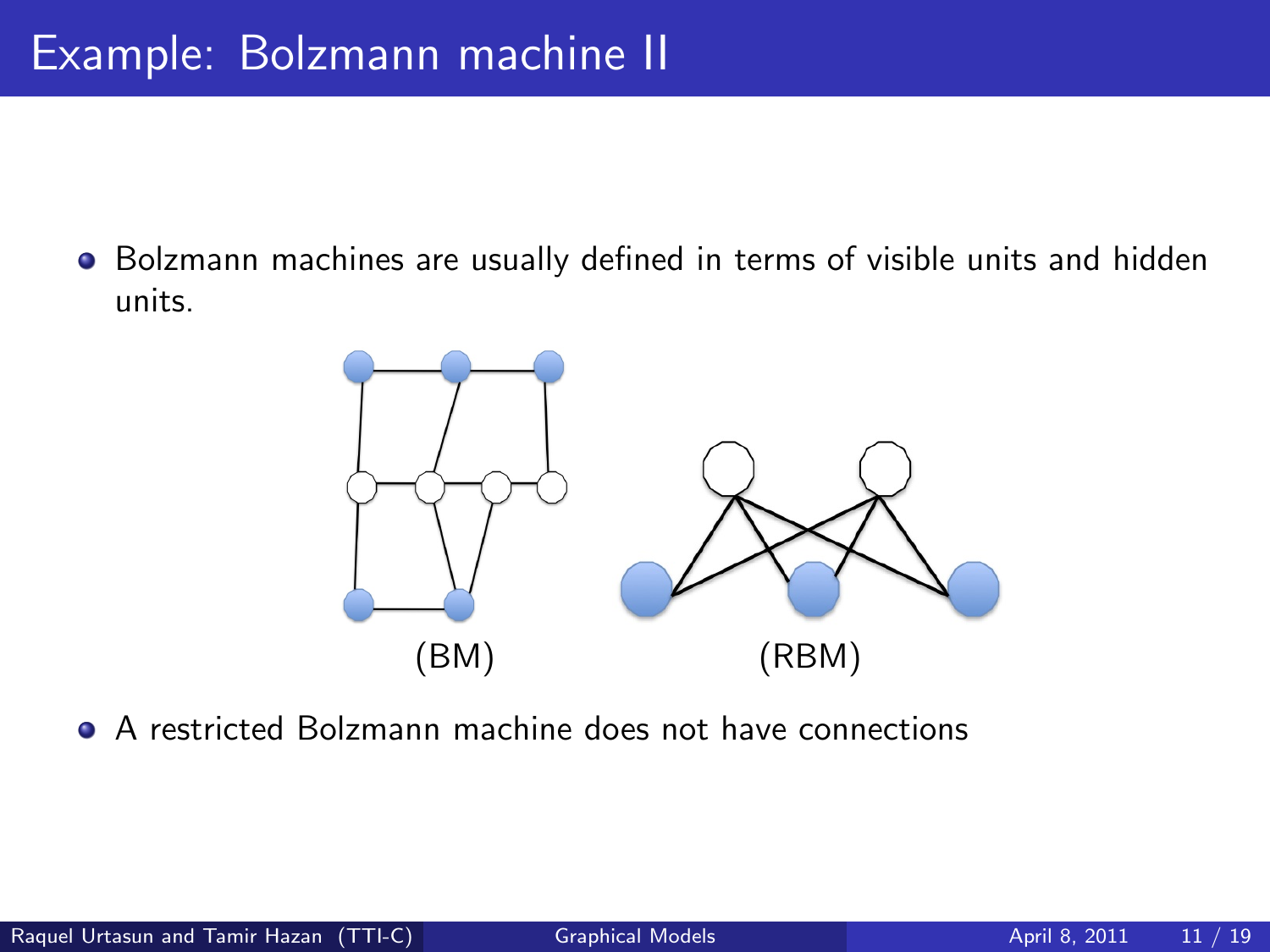We have seen 3 representations:

- Markov networks  $H$ : involves product over potentials or cliques.
- Factor graphs: product of factors.
- **•** Set of features: product over weighted features.

Usefulness:

- Markov networks are useful for defining independencies
- Factor graphs are useful for inference
- Set of features are useful for learning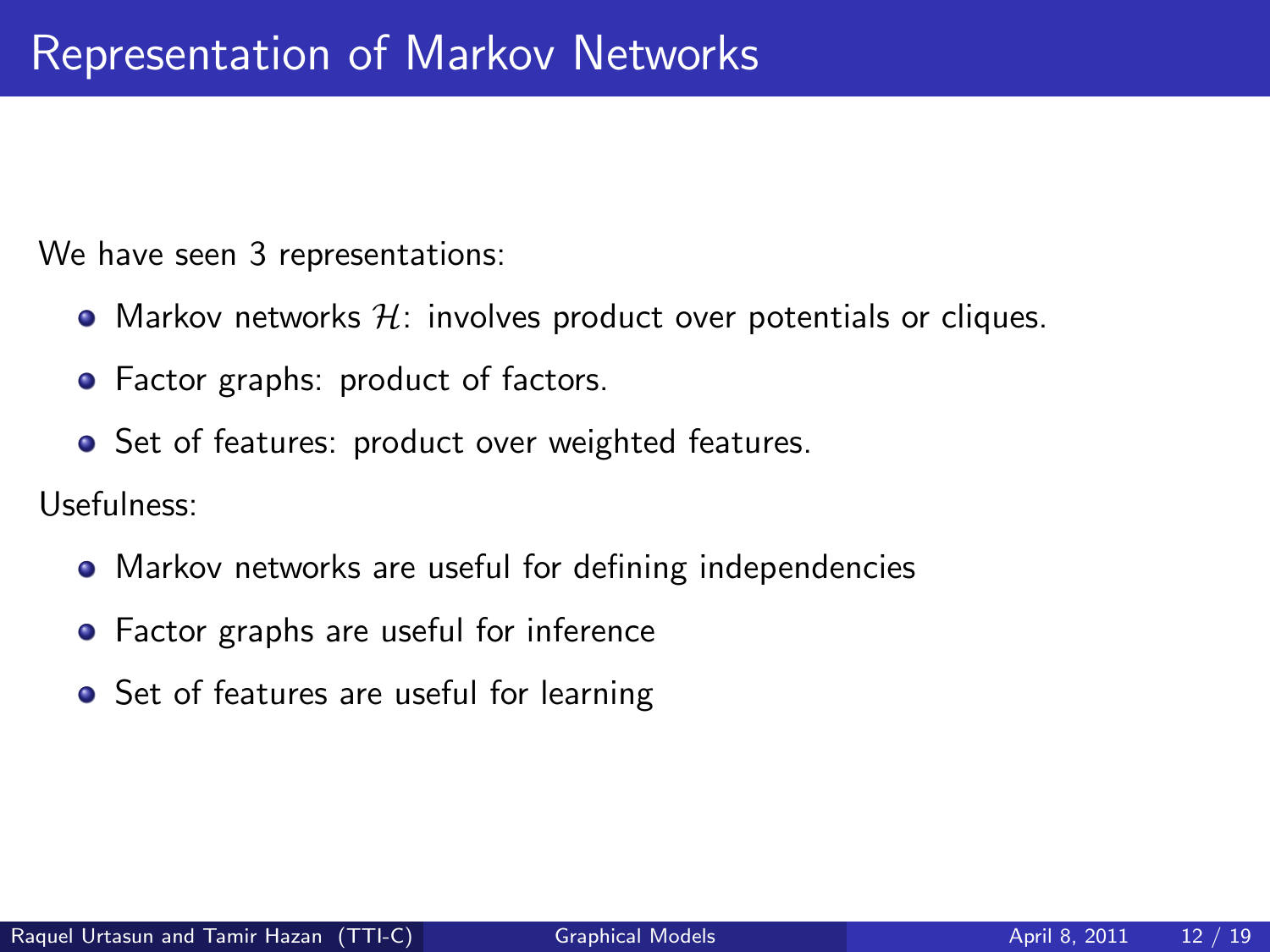#### Over-parameterization

- Markov network parameterizations are over-parameterized.
- There are multiple choices of parameters that describe the same distribution

 $\epsilon_1[A, B]$   $\epsilon_2[B, C]$   $\epsilon_3[C, D]$   $\epsilon_4[D, A]$  $\begin{array}{cccccc} a^0 & b^0 & -3.4 & b^0 & c^0 & -4.61 & c^0 & d^0 & 0 & d^0 & a^0 & -4.61 \\ a^0 & b^1 & -1.61 & b^0 & c^1 & 0 & c^0 & d^1 & -4.61 & d^0 & a^1 & 0 \\ a^1 & b^0 & 0 & b^1 & c^0 & 0 & c^1 & d^0 & -4.61 & d^1 & a^0 & 0 \\ a^1 & b^1 & -2.3 & b^1 & c^1 & -4.61 & c^1 & d^1 & 0 & d^1 & a^1 & -4.61 \end{array}$ (Original Parameterization)  $\epsilon'_1[A, B]$   $\epsilon'_2[B, C]$  $\begin{array}{cccc} a^0 & b^0 & -4.4 & b^0 & c^0 & -3.61 \\ a^0 & b^1 & 1.61 & b^0 & c^1 & +1 \\ a^1 & b^0 & -1 & b^1 & c^0 & 0 \\ a^1 & b^1 & 2.3 & b^1 & c^1 & 4.61 \end{array}$ 

(New Parameterization)

What's the energy of a particular configuration  $\epsilon(a^0,b^0,c^0)$  in both cases?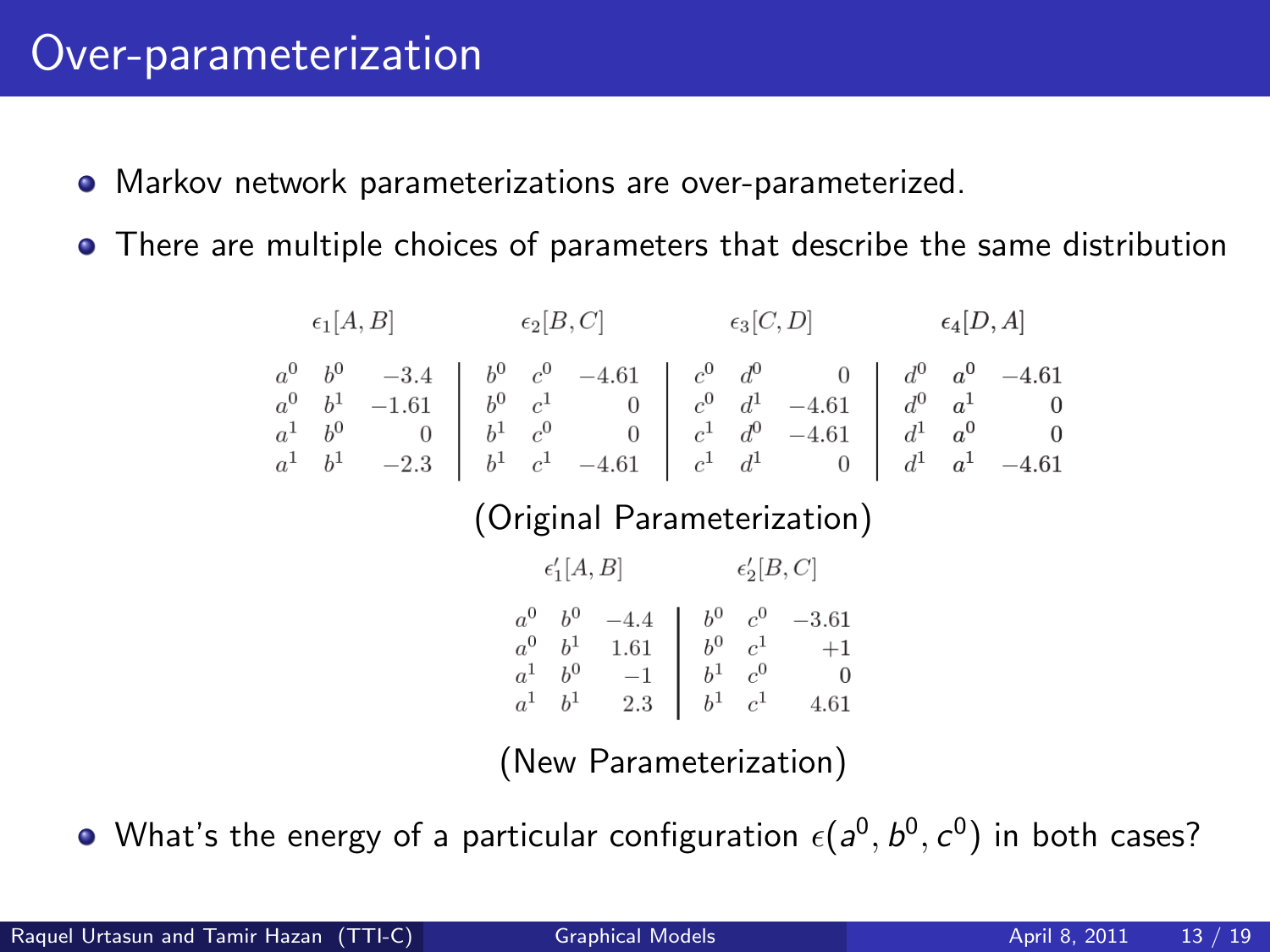- **•** From BN to Markov networks via **moralization**
- **•** From Markov networks to BN via triangulation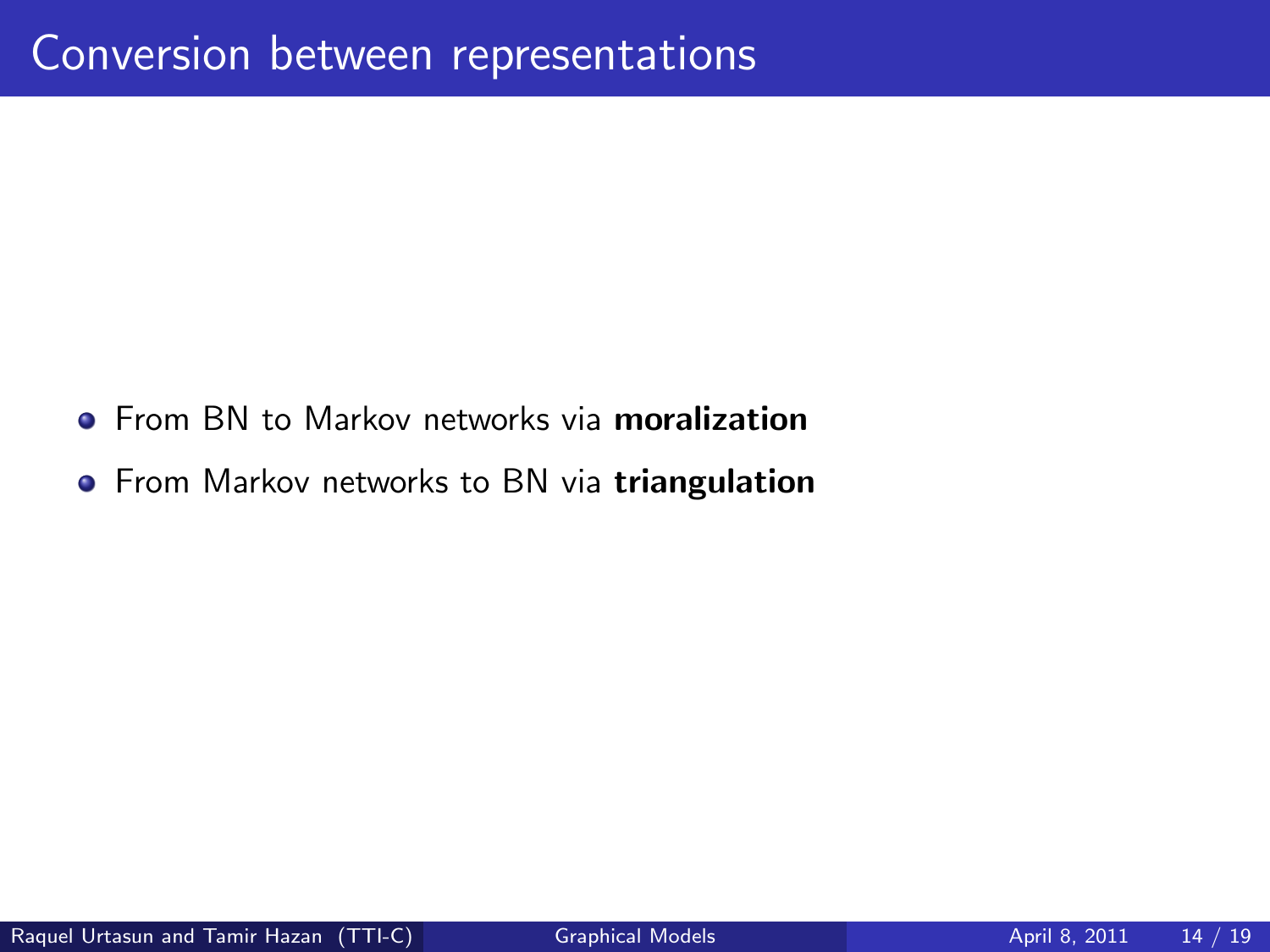### From Bayesian Networks to Markov Networks I

- $\bullet$  We are interested in finding a minimal I-map from a distribution  $P_{\mathcal{B}}$ .
- The parameterization of  $\beta$  can also be viewed as a Gibbs distribution: each CPD  $P(X_i|Pa_{X_i})$  is a factor.
- The factor satisfies additional normalization properties, and  $(Z = 1)$ . Why?
- A BN conditioned on evidence E also induces a Gibbs distribution: defined by the original factors reduced to the context  $E = e$ .
- $\bullet$  Let B be a BN over X, with E an observation and  $\mathbf{W} = \mathcal{X} \mathbf{E}$ . Then  $P_{\cal B}({\bf W} | {\bf e})$  is a Gibbs distribution defined by the factors  $\mathsf{\Phi} = \{\phi_{\textsf{X}_i}\}_{\textsf{X}_i \in \mathcal{X}}$  with

$$
\phi_{X_i} = P_{\mathcal{B}}(X_i|Pa_{X_i})[\mathbf{E} = \mathbf{e}]
$$

and the partition function for this distribution is  $P(e)$ .

 $\bullet$  To create a Markov network we need to create an edge between  $X_i$  and each of its parents, as well as between the parents of  $X_i.$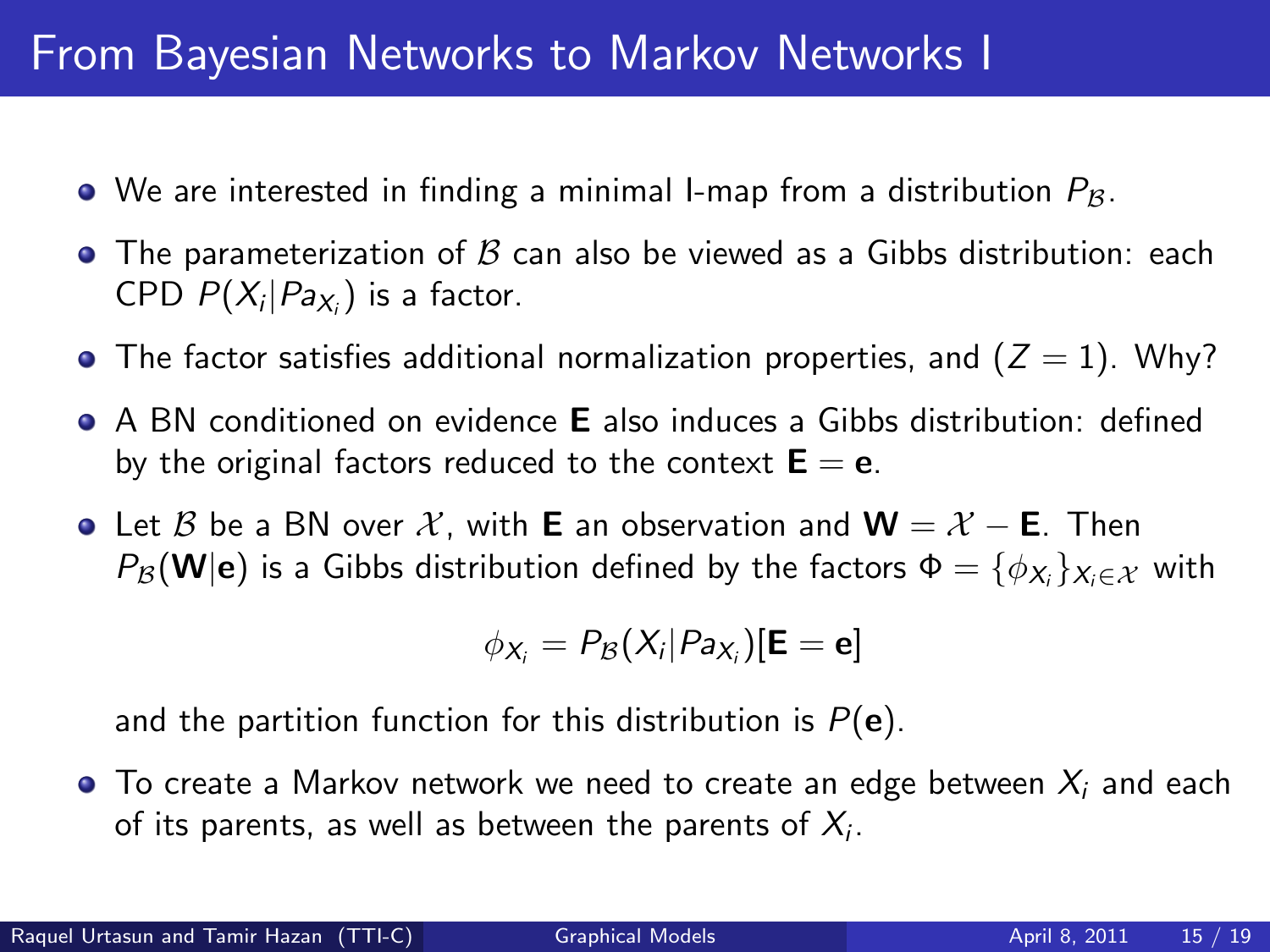- The moral graph  $\mathcal{M}[\mathcal{G}]$  of a BN  $\mathcal G$  over  $\mathcal X$  is an undirected graph over  $\mathcal X$ that contains an undirected edge between  $X$  and  $Y$  if
	- **1** there is a directed edge between them (in either direction)  $2$  X and Y are both parents of the same node.

Let's show some examples on the board !!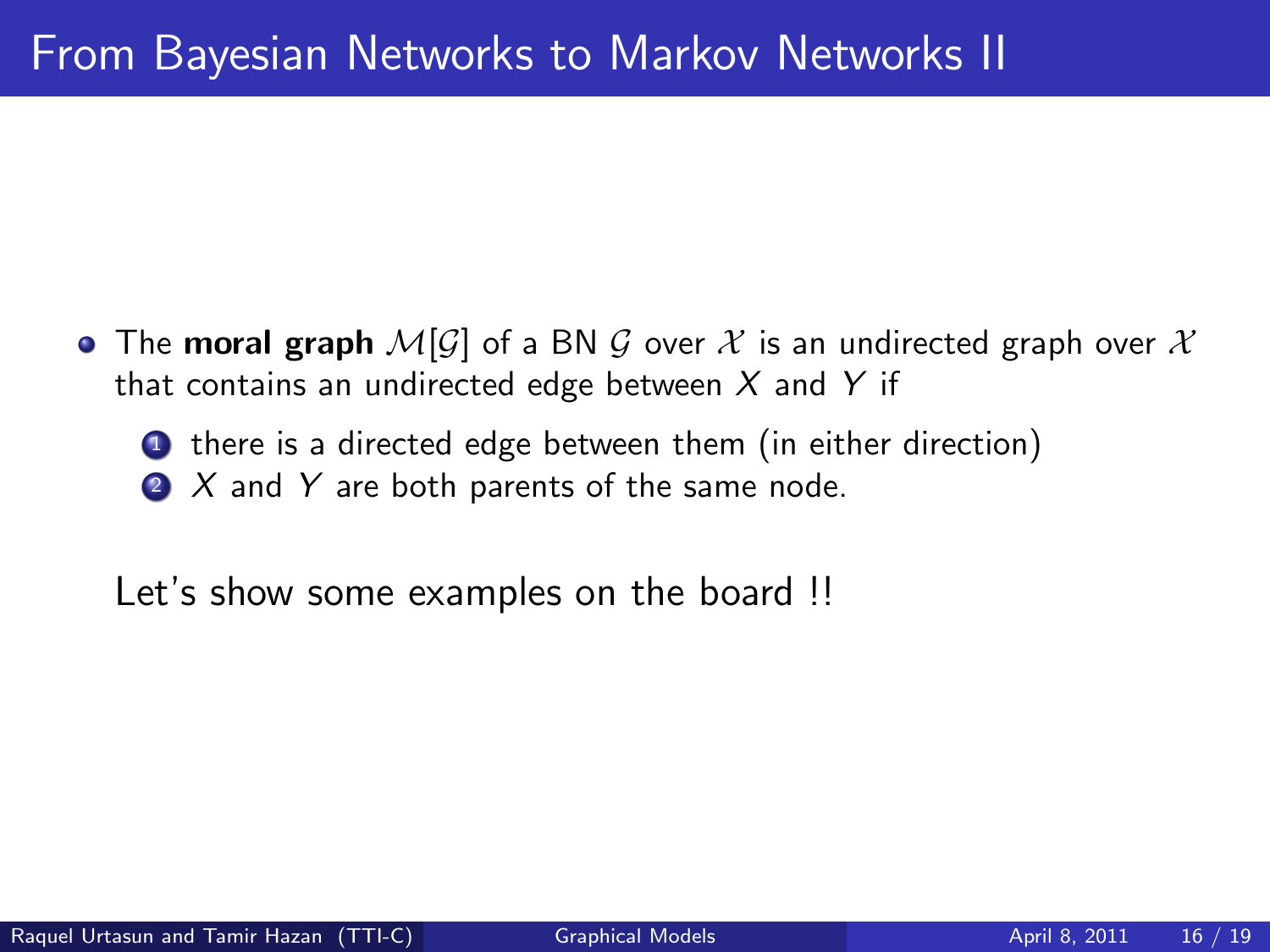# From Bayesian Networks to Markov Networks III

- The moral graph  $\mathcal{M}[\mathcal{G}]$  of a BN  $\mathcal G$  over  $\mathcal X$  is an undirected graph over  $\mathcal X$ that contains an undirected edge between  $X$  and  $Y$  if
	- **1** there is a directed edge between them (in either direction)
	- $2 \times$  and Y are both parents of the same node.
- For any distribution  $P_B$  such that B is a parameterization of G, then  $\mathcal{M}[G]$ is an I-map for  $P_B$ .
- The moralized graph  $\mathcal{M}[\mathcal{G}]$  is a minimal I-map for  $\mathcal{G}$ .
- The addition of the moralizing edges leads to the loss of some independence information, e.g.,  $X \rightarrow Z \leftarrow Y$ , where  $X \perp Y$  is lost.
- Moralization causes lost of independence if it introduces new edges.
- If G is moral, then  $\mathcal{M}[\mathcal{G}]$  is a perfect map of  $\mathcal{G}$ .
- **If the v-structure can be short cut then it preserves the independencies**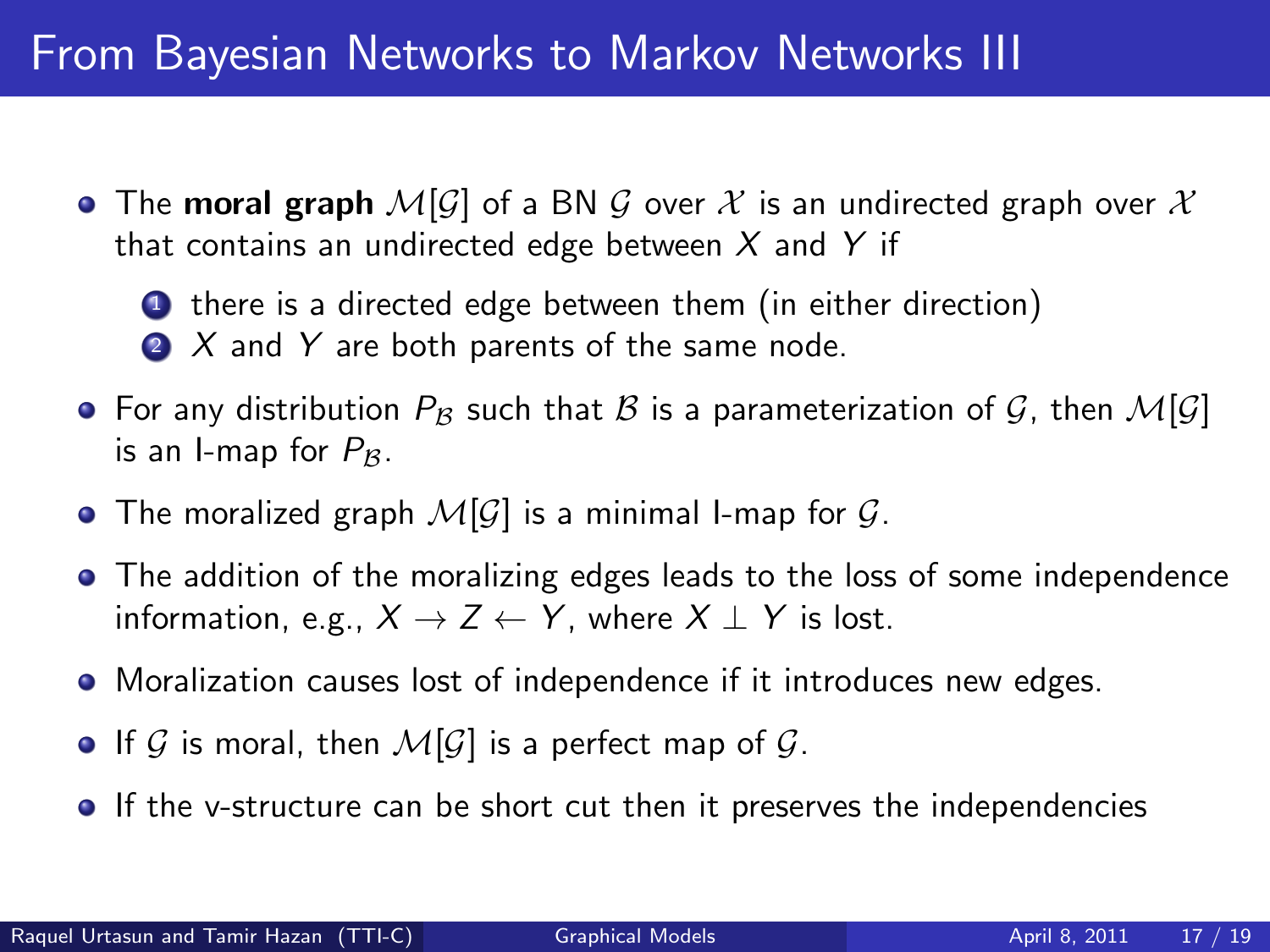#### D-separation

 $\bullet$  Let **X, Y, Z** be three disjoint sets of nodes in a Bayesian network G. Let  $\mathsf{U}=\mathsf{X}\cup\mathsf{Y}\cup\mathsf{Z}$ , and let  $\mathcal{G}'$  be the induced Bayesian network over  $$ 

$$
d - \text{sep}_{\mathcal{G}}(\mathbf{X}; \mathbf{Y} | \mathbf{Z}) \quad \text{iff} \quad \text{sep}_{\mathcal{H}}(\mathbf{X}; \mathbf{Y} | \mathbf{Z})
$$



- $\bullet$  (center) Moralized graph for  $d$  sep<sub>G</sub>(D; I|L), **U** = {D, I, L}.
- $\bullet$  (right) Moralized graph for  $d$  sep<sub>G</sub>(D; I|L), **U** = {D, I, L, A}.
- **•** If a distribution  $P_B$  factorizes according to G, then G is an I-map fo P.